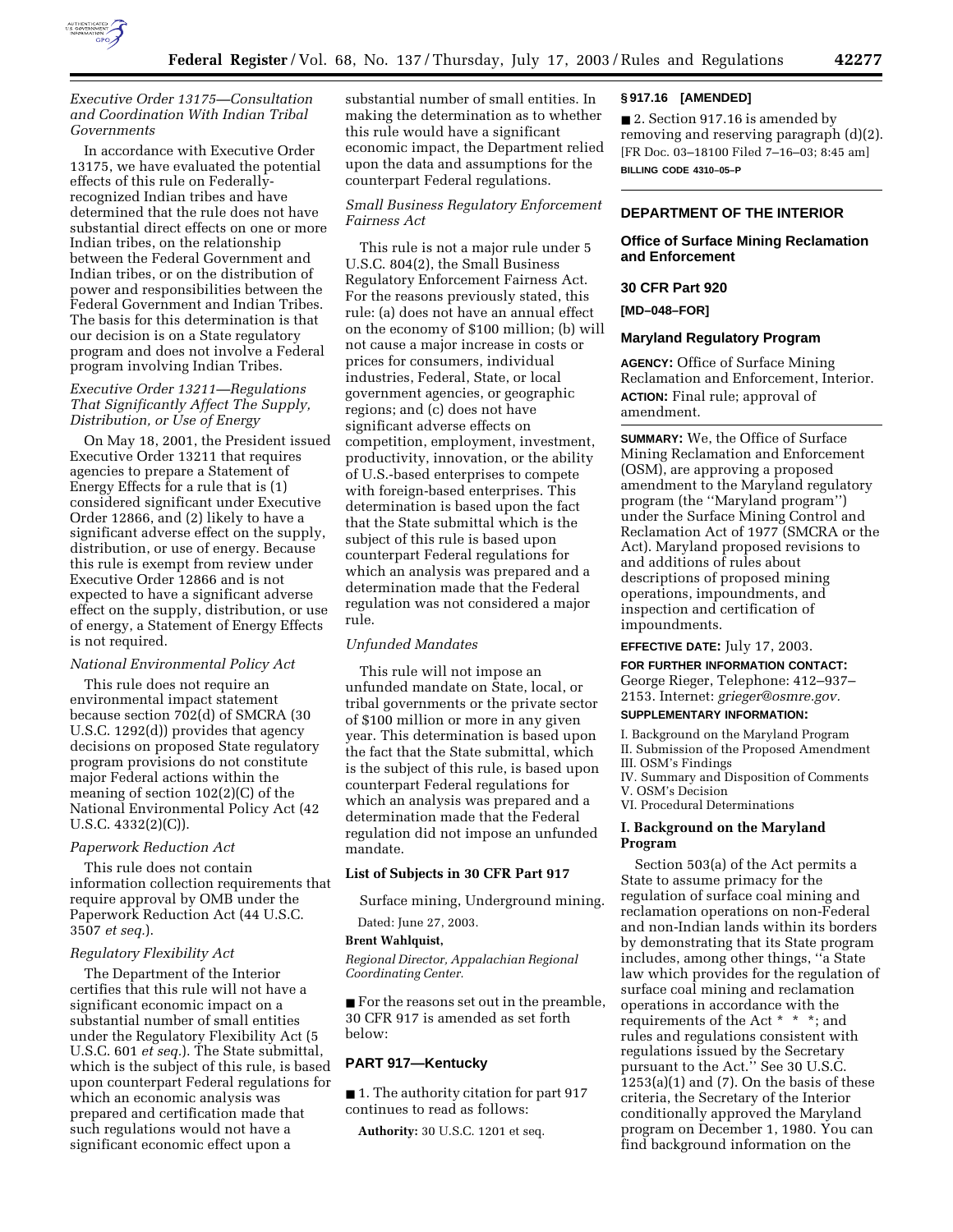Maryland program, including the Secretary's findings, the disposition of comments, and conditions of approval in the December 1, 1980, **Federal Register** (47 FR 79431). You can also find later actions concerning Maryland's program and program amendments at 30 CFR 920.12, 920.15 and 920.16.

### **II. Submission of the Proposed Amendment**

By letter dated November 25, 2002, Maryland sent us an amendment to its program (Administrative Record No. MD–577–21) under SMCRA (30 U.S.C. 1201 *et seq.*) in response to the issuance of an OSM 732 letter dated July 8, 1997. Specifically, Maryland was required to amend several sections of the Code of Maryland Regulations (COMAR) including sections 26.20.02.13, 26.20.21.01, 26.20.21.08, and 26.20.21.09, relative to: Detailed design plans, siltation structures, and impoundments and the reference to the U.S. Department of Agriculture (USDA) Natural Resources Conservation Service (NRCS) Technical Release No. 60 (criteria for dam classification).

We announced receipt of the proposed amendment in the March 25, 2003, **Federal Register** (68 FR 14360). In the same document, we opened the public comment period and provided an opportunity for a public hearing or meeting on the amendment's adequacy. We did not hold a public hearing or meeting because no one requested one. The public comment period ended on April 24, 2003. We did not receive any public comments.

### **III. OSM's Findings**

Following are the findings we made concerning the amendment under SMCRA and the Federal regulations at 30 CFR 732.15 and 732.17. We are approving the amendment. Any revisions that we do not specifically discuss below concern nonsubstantive wording or editorial changes. The full text of the changes can be found in the March 25, 2003, **Federal Register** (68 FR 14360).

Maryland proposed revisions to the following sections of COMAR in order to be consistent with the corresponding Federal regulations. Because these proposed rules contain language that is the same or similar to the corresponding Federal regulations, we find that they are no less effective than the corresponding Federal regulations.

#### *COMAR 26.20.02.13*

Maryland proposed to amend its regulations at Subsection U of COMAR 26.20.02.13 so that each application includes a ''general plan for each

proposed siltation structure, sedimentation pond, water impoundment, and coal processing waste bank, dam, or embankment within the proposed mine plan area.'' The Federal regulations at 30 CFR 780.25(a) and 784.16(a) require that each application include ''a general plan and a detailed design plan for each proposed siltation structure, water impoundment, and coal processing waste bank, dam, or embankment within the proposed permit area.''

Although subsection U of the State regulation does not refer to ''a detailed design plan'' as does the Federal regulation, a detailed design plan is required by the State under subsection V. Maryland proposed to amend Subsection V(1) so that, like the Federal regulations, it requires a detailed design plan for ''each proposed siltation structure, sedimentation pond, water impoundment, and coal processing waste bank, dam, or embankment within the proposed mine plan area.''

Maryland also proposed to add a new subsection V(1)(a) that requires the design plan to be designed in compliance with COMAR 26.20.21.06 and .08, which provide performance standards for siltation structures and impoundments, respectively.

The deletion of the phrase, ''excess spoil disposal structure'' in the current subsection, and the replacement of this phrase with, ''siltation structure'' before the term ''sedimentation pond'' in the new subsection, make Maryland's rules substantively identical to the Federal rules at 30 CFR 780.25 and 784.16 which require siltation structures and sedimentation ponds to be designed in compliance with performance standards. The deletion of the reference to excess spoil does not render the Maryland program less effective because Maryland has permitting and performance standards for excess spoil at COMAR 26.20.02.13 AA and 26.20.26.01 respectively. Also the current subsection, (a)–(d) becomes subsections (b)–(e). The renumbering of the sections is purely administrative in nature.

We are approving these revisions, as they are no less effective than the Federal regulations.

Maryland also proposes revisions to subsection (3). The current subsection reads:

''(3) If a sedimentation pond, water impoundment, or coal processing waste dam or embankment is 20 feet or higher or impounds more than 20 acre-feet, the plan shall contain a stability analysis of each structure. The stability analysis shall include but not be limited to

strength parameters, pore pressures, and long-term seepage conditions.

The plan shall also contain a description of each engineering design assumption and calculation with a discussion of each alternative considered in selecting the specific design parameters and construction methods.''

Maryland is substituting the following: ''or embankment is 20 feet or higher or impounds more than 20 acrefeet'' with ''or siltation structure that meets the Class (b) or (c) criteria for dams in the USDA, Soil Conservation Service Technical Release No. 60, (October 1985), as incorporated by reference in COMAR 26.20.21.01–1 or meets the size or other criteria of 30 CFR 77.216(a).'' The deleted language is not a requirement of the Federal regulations.

This subsection is substantively identical to 30 CFR 780.25(f) and 784.16(f).

We find these revisions to be no less effective than Federal regulations and are approving the revisions.

Maryland proposes revisions to subsection AA(1). Subsection AA requires descriptions of excess spoil disposal sites. Subsection AA(1) currently reads:

''Descriptions, including appropriate maps and cross-section drawings, of any proposed excess spoil disposal site and design of the spoil disposal structures. These plans shall describe the geotechnical investigation, design, construction, operation, maintenance, and removal, if appropriate, of the site and structures.''

Revision of the first paragraph of subsection AA(1) reads: ''Each application shall contain descriptions including appropriate maps and crosssection drawings, of any proposed excess spoil disposal site and design of the spoil structures in accordance with COMAR section 26.20.26.''

We are approving this revision because it is substantively identical to 30 CFR 780.35(a). The reference to section 26.20.26, makes Maryland's program no less effective than 30 CFR 780.14(c) and 784.23(c) by clarifying that only registered professional engineers may certify designs for excess spoil fills. This is in accordance with item #3 of OSM's July 8, 1997, issue letter.

### *COMAR 26.20.21*

Maryland proposes a new COMAR subsection 26.20.21.01–1:01–1 which reads, ''Incorporation by Reference, The U.S. Department of Agriculture, Soil Conservation Service Technical Release No. 60 (210–VI–TR60, October 1985), ''Earth Dams and Reservoirs,'' Technical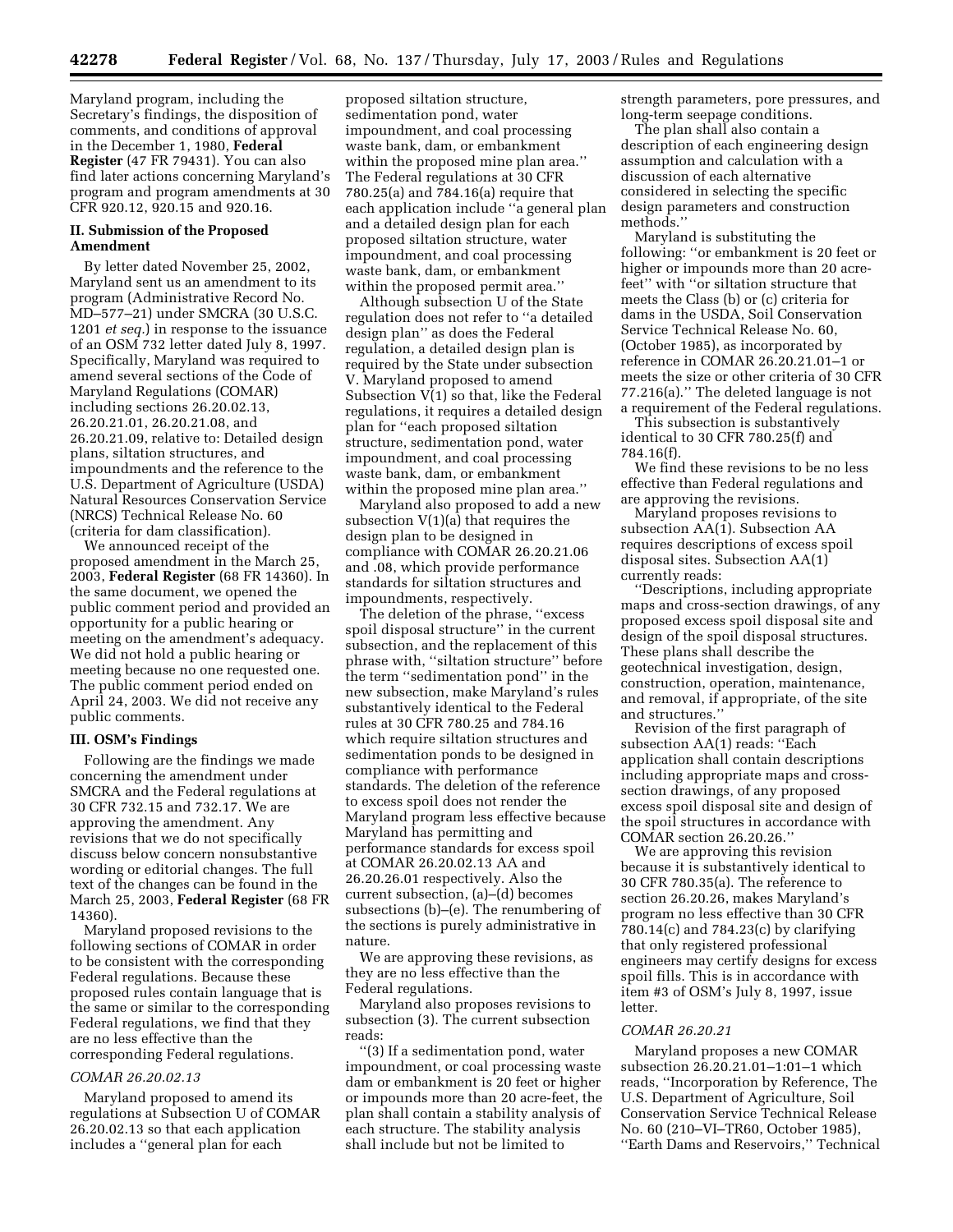Release No. 60 (TR–60) is incorporated by reference.''

We are approving this revision as the incorporation of the reference to the TR–60 makes Maryland's program no less effective than Federal regulations incorporation by reference to the same TR–60, at 30 CFR 780.25(a)(2) and 784.16(a)(2).

### *COMAR 26.20.21.08*

Maryland proposes several revisions to COMAR subsection 26.20.21.08. First, Maryland proposes to revise subsection 26.20.21.08A, which lists the general requirements for impoundments. Under the current regulations, the first requirement is that impoundments be designed and constructed to ensure:

(1) Compliance with USDA, Soil Conservation Service, Standards and Specifications for Ponds (Code 378), July, 1981, as incorporated by reference in COMAR subsection 26.17.05.05B(3), if impoundments do not meet the size or other criteria of 30 CFR Section 77.216(a) and are located where failure would not be expected to cause loss of life or serious property damage.

The revised COMAR section 26.20.21.08A(1) reads as follows: ''(1) Compliance with USDA, Natural Resources Conservation Service, Maryland Conservation Practice, Standard Pond 378 (January 2000), as incorporated by reference in COMAR 26.17.02.01–1B(2).''

We are approving this revision because Code 378 addresses Class A Hazards. There is no direct Federal counterpart and we find it is not inconsistent with the Federal regulations at 30 CFR 816.49 and 817.49.

Maryland also proposes to revise the second requirement of subsection A. The new requirement reads as follows: ''(2) Compliance with requirements of COMAR 26.17.04.05 if the embankment is more than 15 feet in height as measured from the upstream toe of the embankment to the crest of the emergency spillway.''

We are approving this revision to the Maryland program as it is not inconsistent with the Federal regulations. Maryland also proposes a new subsection (3) referencing:

''Impoundments meeting the Class (b) or (c) criteria for dams in Earth Dams and Reservoirs, TR–60 shall comply with ''Minimum Emergency Spillway Hydrologic Criteria'' table in TR–60 and the requirements of this regulation.''

We are approving this revision as it is substantively identical to and no less effective than the Federal counterpart under 30 CFR 816.49(a)(1) and 817.49(a)(1).

Maryland also proposes changes to subsection B of COMAR 26.20.21.08, which addresses the stability of impoundments. COMAR section 26.20.21.08B(1) currently requires that: ''(1) Impoundments meeting the size or other criteria of 30 CFR 77.216(a), located where failure would be expected to cause loss of life or serious property damage, or a coal mine waste impounding structure, shall have a minimum static safety factor of 1.5 for a normal pool with steady state seepage saturation conditions and a seismic safety factor of at least 1.2.''

The language addition states: ''(1) Impoundments meeting the Class (b) or (c) criteria for dams contained in ''Earth Dams and Reservoirs'', TR–60 or the size or other criteria of 30 CFR 77.216(a) shall have a minimum static safety factor of 1.5 for a normal pool with steady state seepage saturation conditions and a seismic safety factor of at least 1.2.''

The deleted language does not render the Maryland program inconsistent with the Federal regulations because loss of life or serious property damage is a hazard criterion for Class C impoundments. Additionally, the deletion of the phrase ''coal mine waste impounding structure'' is not inconsistent with Federal regulations because Maryland has performance standards for coal mine waste impounding structures at COMAR 26.20.27.11. We are approving this revision to the Maryland program as it is substantively identical to the Federal regulations at 30 CFR 816.49(a)(4)(i) and 817.49(a)(4)(i). The revision is therefore no less effective than the Federal counterpart regulations.

COMAR section 26.20.21.08B(2) currently requires that: ''(2) Except for coal mine waste impounding structures and impoundments located where failure would be expected to cause loss of life or serious property damage, impoundments not meeting the size or other criteria of 30 CFR 77.216(a) shall be constructed to achieve a minimum static safety factor of 1.3 for a normal pool with steady state seepage saturation conditions.''

Maryland proposes to make revisions to section 26.20.21.08B(2), which read:

''(2) Impoundments not included in Section B(1) of this regulation, except for coal mine waste impounding structures shall be constructed to achieve a minimum static safety factor of 1.3 for a normal pool with steady state seepage saturation conditions.''

The deleted language does not render the Maryland program inconsistent with the Federal regulations because loss of life or serious property damage is a

criteria for Class C impoundments referenced in subsection B(1). We are approving these proposed revisions to the Maryland program, as they are substantively identical to and no less effective than Federal regulations at 30 CFR 816.49(a)(4)(ii) and 817.49(a)(4)(ii).

Maryland also proposes a new COMAR section 26.20.21.08.C, which reads:

''C. Freeboard. (1) Impoundments shall have adequate freeboard to resist overtopping by waves and sudden increases in storage volume. (2) Impoundments meeting the Class (b) or (c) criteria for dams in ''Earth Dams and Reservoirs'', TR–60 shall comply with the freeboard hydrograph criteria in ''Minimum Emergency Spillway Hydrologic Criteria'' table in TR–60. Subsequently, the current subsections C and D would therefore become subsections D and E, respectively.''

D. Foundation. The current subsection C(2) now reads: "(2) For an impoundment meeting the size or other criteria of 30 CFR 77.216(a), foundation investigation, as well as any necessary laboratory testing of foundation material, shall be performed to determine the design requirements for foundation stability.

Subsection C(2) becomes D(2) and reads:

''(2) For an impoundment meeting the Class (b) or (c) criteria for dams contained in 'Earth Dams and Reservoirs', TR–60 or the size or other criteria of 30 CFR 77.216(a), foundation investigation, as well as any necessary laboratory testing of foundation material, shall be performed to determine the design requirements for foundation stability.''

We are approving these proposed revisions to the Maryland program because they are substantively the same and no less effective than the Federal regulations at 30 CFR 816.49(a)(5)–(6) and 817.49(a)(5)–(6) regarding Freeboard and Foundation. Maryland is revising this section as a result of the July 8, 1997, issue letter requirements.

Maryland proposes changes to COMAR 26.20.21.08D. As noted above, the proposed addition of a new subsection C changes the current subsection D to E with approval of the proposed changes. Further, the State proposes changes to the current subsection D(3). Currently subsection D(3) contains subsections (a) and (b), which contain the required design precipitation event for impoundments meeting the spillway requirements of the section. The State proposes to add a new subsection  $D(3)\bar{c}$ : "(c) For impoundments meeting the Class (b) or (c) criteria for dams in 'Earth Dams and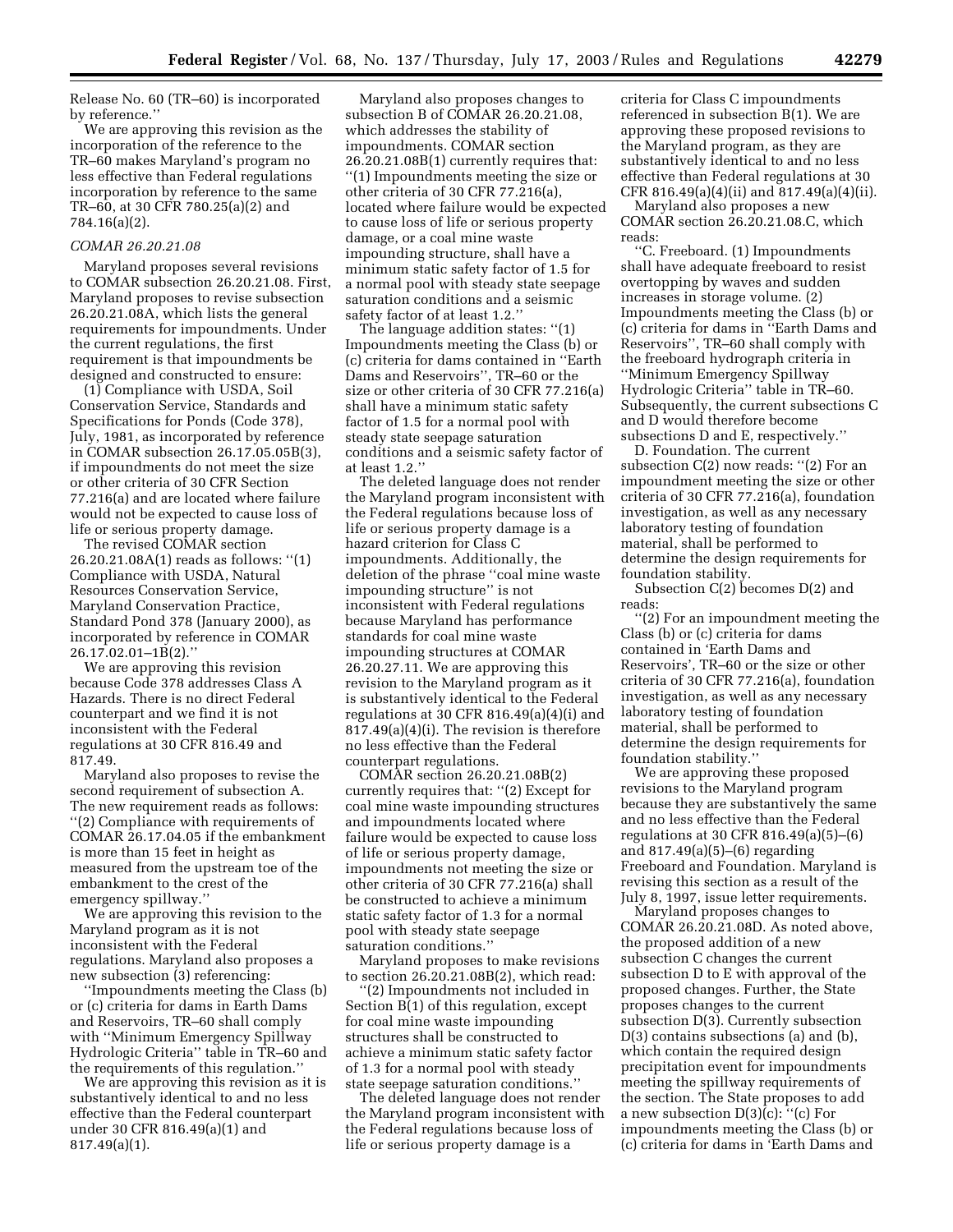Reservoirs', TR–60, in accordance with the emergency spillway hydrograph criteria in the 'Minimum Emergency Spillway Hydrologic Criteria' table in TR–60, or larger event specified by the Department.''

Because a new subsection D(3)(c) is proposed, the State proposes to change subsection D(3)(b) by removing the period at the end of the sentence and adding a semicolon followed by the word ''or.'' With approval, the proposed changes, subsections E through I will change to F through J, respectively, but would otherwise remain unchanged.

We are approving these revisions to the Maryland program as they are no less effective than the counterpart Federal regulations at 30 CFR 816.49(a)(9)(ii)(A) and  $817.49(a)(9)(ii)(A)$ . The revisions make Maryland's language substantively the same as Federal language and are in response to the July 8, 1997, 732 issue letter requirements.

### *COMAR 26.20.21.09*

Maryland proposes changes to COMAR 26.20.21.09D, which relates to the examination of impoundments. Subsection D(1) currently states: ''(1) Impoundments subject to 30 CFR 77.216 shall be examined in accordance with 30 CFR 77.21–3. Other impoundments shall be examined at least quarterly by a qualified person for appearance of structural weakness and other hazardous conditions.''

The new COMAR section 26.20.21.09D(1) reads: ''(1) Impoundments meeting the Class (b) or (c) criteria for dams in ''Earth Dams and Reservoirs'', TR–60 or the size or other criteria of 30 CFR 77.216 shall be examined in accordance with 30 CFR 77.216–3. Other impoundments not meeting the Class (b) or (c) criteria for dams in ''Earth Dams and Reservoirs'', TR–60 or subject to 30 CFR 77.216 shall be examined at least quarterly by a qualified person for appearance of structural weakness and other hazardous conditions.''

We are approving this revision to the Maryland program, as it is substantively identical to and no less effective than the counterpart Federal regulations at 30 CFR 816.49(a)(12) and 817.49(a)(12). Maryland is making these revisions to its program in order to be consistent with Federal regulations and as a result of OSM's July 8, 1997, 732 issue letter requirements.

### **IV. Summary and Disposition of Comments**

#### *Public Comments*

We asked for public comments on the amendment (Administrative Record No. MD–577–25), but did not receive any.

### *Federal Agency Comments*

Under 30 CFR 732.17(h)(11)(i) and section 503(b) of SMCRA, we requested comments on the amendment from various Federal agencies with an actual or potential interest in the Maryland program (Administrative Record No. MD–577–22). We received one comment. This comment from the USDA's NRCS, noted that the proposed changes were consistent with the NRCS's performance standards for impoundments.

### *Environmental Protection Agency (EPA) Concurrence and Comments*

Under 30 CFR 732.17(h)(11)(i), we requested comments on the amendment from EPA (Administrative Record No. MD–577–24). EPA did not respond to our request. Under 30 CFR  $732.17(h)(11)(ii)$ , we are required to obtain written concurrence from EPA for those provisions of the program amendment that relate to air or water quality standards issued under the Clean Water Act (33 U.S.C. 1251 *et seq.*) or the Clean Air Act (42 U.S.C. 7401 *et seq.*). This amendment does not contain provisions that relate to air or water quality standards and, therefore, concurrence by the EPA is not required.

# *State Historic Preservation Officer (SHPO) and the Advisory Council on Historic Preservation (ACHP)*

Under 30 CFR 732.17(h)(4), we are required to request comments from the SHPO and ACHP on amendments that may have an effect on historic properties. On December 10, 2002, we requested comments on Maryland's amendment through the Maryland Historical Trust (Administrative Record No. MD–577–22), but received no response to our request.

#### **V. OSM's Decision**

Based on the above findings, we approve the amendment Maryland sent us. We approve, as discussed in the findings above: COMAR 26.20.02.13 U, concerning the elimination of the phrase ''excess spoil disposal structure'' and the addition of the phrase ''siltation structure'; V(1)(a) an addition to the enumerated criteria and (3) concerning the added reference to the USDA NRCS (formerly the Soil Conservation Service) Technical Release No. 60 (TR–60) and the deletion of the phrase ''excess spoil

disposal structure at V(1)'' and by deleting ''or embankment is 20 feet or higher or impounds more than 20 acrefeet'' at V(3); AA(1) referencing COMAR 26.20.26; a new COMAR subsection ''26.20.21.01–1'' concerning an incorporation by reference to (TR–60); 26.20.21.08 A(1) through (3) concerning an incorporation by reference to Maryland NRCS Conservation Practice, Standard Pond 378 (January 2000), and a new subsection referencing the (TR– 60) ''Minimum Emergency Spillway Hydrologic Criteria Table'', B(1) and (2) referencing the (TR–60) ''Earth, Dams and Reservoirs'', a reference to subsection B(1) and non coal mine waste impoundments, and deleting the reference to 26.17.05.05B(3) at subsection A, and also deleting at subsection A and B, the phrase ''if impoundments do not meet the size or other criteria of 30 CFR 77.216(a) and are located where failure would not be expected to cause loss of life or serious property damage''; a new subsection C pertaining to ''Freeboard'', renumbering section D(2) and E(3) and 26.20.21.09D(1) regarding

''examinations of impoundments''. We approve the rules proposed by Maryland with the provision that they be fully promulgated in identical form to the rules submitted to and reviewed by OSM and the public.

To implement this decision, we are amending the Federal regulations at 30 CFR part 920, which codify decisions concerning the Maryland program. We find that good cause exists under 5 U.S.C. 553(d)(3) to make this final rule effective immediately. Section 503(a) of SMCRA requires that Maryland's program demonstrate that it has the capability of carrying out the provisions of the Act and meeting its purposes. Making this regulation effective immediately will expedite that process. SMCRA requires consistency of Maryland and Federal standards.

#### **VI. Procedural Determinations**

#### *Executive Order 12630—Takings*

This rule does not have takings implications. This determination is based on the analysis performed for the counterpart Federal regulation.

### *Executive Order 12866—Regulatory Planning and Review*

This rule is exempted from review by the Office of Management and Budget under Executive Order 12866.

### *Executive Order 12988—Civil Justice Reform*

The Department of the Interior has conducted the reviews required by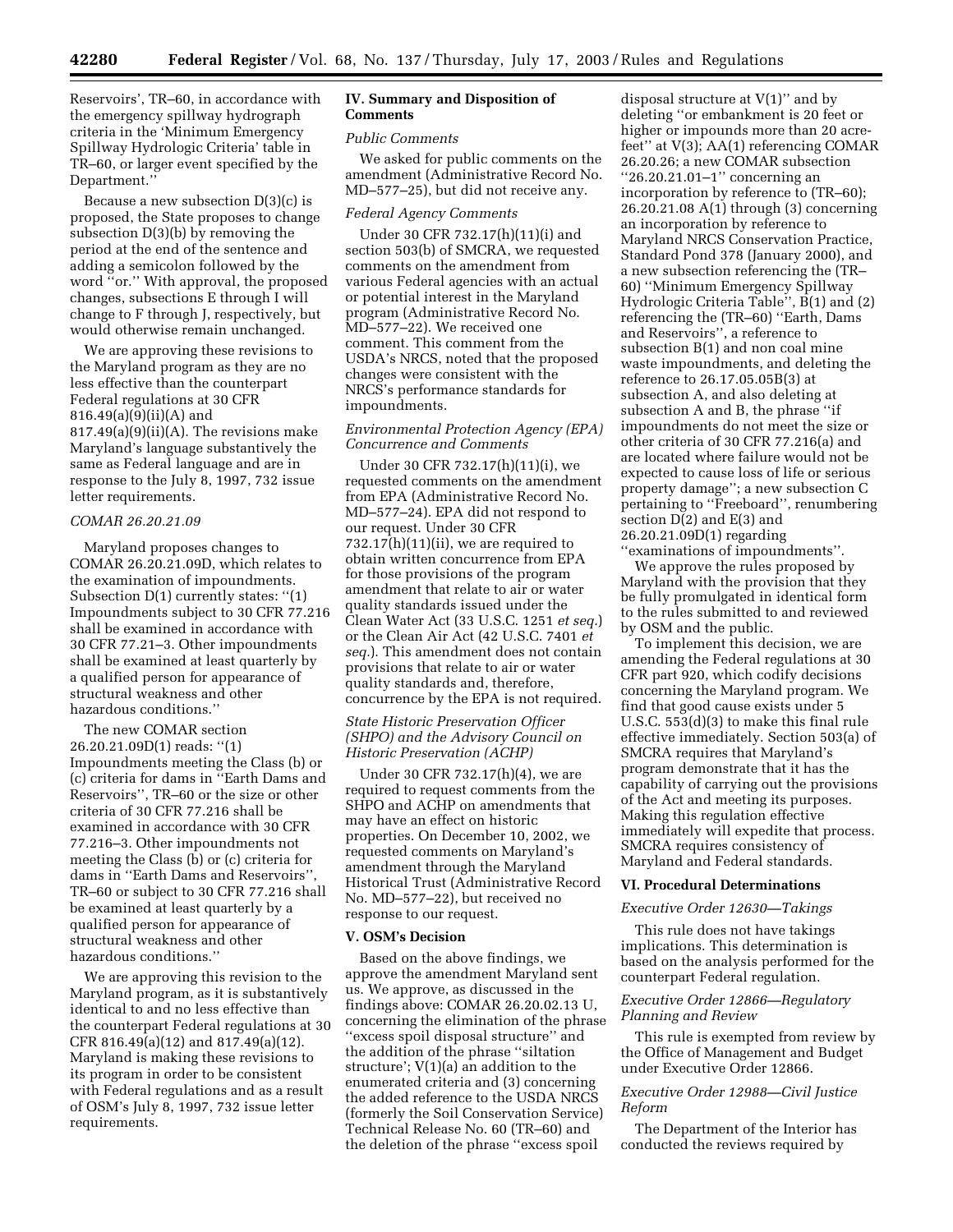section 3 of Executive Order 12988 and has determined that this rule meets the applicable standards of subsections (a) and (b) of that section. However, these standards are not applicable to the actual language of State regulatory programs and program amendments because each program is drafted and promulgated by a specific State, not by OSM. Under sections 503 and 505 of SMCRA (30 U.S.C. 1253 and 1255) and the Federal regulations at 30 CFR 730.11, 732.15, and 732.17(h)(10), decisions on proposed State regulatory programs and program amendments submitted by the States must be based solely on a determination of whether the submittal is consistent with SMCRA and its implementing Federal regulations and whether the other requirements of 30 CFR parts 730, 731, and 732 have been met.

# *Executive Order 13132—Federalism*

This rule does not have Federalism implications. SMCRA delineates the roles of the Federal and State governments with regard to the regulation of surface coal mining and reclamation operations. One of the purposes of SMCRA is to ''establish a nationwide program to protect society and the environment from the adverse effects of surface coal mining operations." Section  $503(a)(1)$  of SMCRA requires that State laws regulating surface coal mining and reclamation operations be ''in accordance with'' the requirements of SMCRA, and section 503(a)(7) requires that State programs contain rules and regulations ''consistent with'' regulations issued by the Secretary pursuant to SMCRA.

# *Executive Order 13175—Consultation and Coordination With Indian Tribal Governments*

In accordance with Executive Order 13175, we have evaluated the potential effects of this rule on Federallyrecognized Indian tribes and have determined that the rule does not have substantial direct effects on one or more Indian tribes, on the relationship between the Federal government and Indian tribes, or on the distribution of power and responsibilities between the Federal government and Indian tribes. The basis for this determination is that our decision is on a State regulatory program and does not involve a Federal program involving Indian tribes.

# *Executive Order 13211—Regulations That Significantly Affect the Supply, Distribution, or Use of Energy*

On May 18, 2001, the President issued Executive Order 13211 that requires agencies to prepare a Statement of Energy Effects for a rule that is (1) considered significant under Executive Order 12866, and (2) likely to have a significant adverse effect on the supply, distribution, or use of energy. Because this rule is exempt from review under Executive Order 12866 and is not expected to have a significant adverse effect on the supply, distribution, or use of energy, a Statement of Energy Effects is not required.

#### *National Environmental Policy Act*

This rule does not require an environmental impact statement because section 702(d) of SMCRA (30 U.S.C. 1292(d)) provides that agency decisions on proposed State regulatory program provisions do not constitute major Federal actions within the meaning of section 102(2)(C) of the National Environmental Policy Act (42 U.S.C. 4332(2)(C)).

### *Paperwork Reduction Act*

This rule does not contain information collection requirements that require approval by OMB under the Paperwork Reduction Act (44 U.S.C. 3507 *et seq.*).

### *Regulatory Flexibility Act*

The Department of the Interior certifies that this rule will not have a significant economic impact on a substantial number of small entities under the Regulatory Flexibility Act (5 U.S.C. 601 *et seq.*). The State submittal, which is the subject of this rule, is based upon counterpart Federal regulations for which an economic analysis was prepared and certification made that such regulations would not have a significant economic effect upon a substantial number of small entities. In making the determination as to whether this rule would have a significant economic impact, the Department relied upon the data and assumptions for the counterpart Federal regulations.

### *Small Business Regulatory Enforcement Fairness Act*

This rule is not a major rule under 5 U.S.C. 804(2), the Small Business Regulatory Enforcement Fairness Act.

This rule: (a) Does not have an annual effect on the economy of \$100 million; (b) Will not cause a major increase in costs or prices for consumers, individual industries, Federal, State, or local government agencies, or geographic regions; and (c) Does not have significant adverse effects on competition, employment, investment, productivity, innovation, or the ability of U.S.-based enterprises to compete with foreign-based enterprises. This determination is based upon the fact that the State submittal which is the subject of this rule is based upon counterpart Federal regulations for which an analysis was prepared and a determination made that the Federal regulation was not considered a major rule.

#### *Unfunded Mandates*

This rule will not impose an unfunded mandate on State, local, or tribal governments or the private sector of \$100 million or more in any given year. This determination is based upon the fact that the State submittal, which is the subject of this rule, is based upon counterpart Federal regulations for which an analysis was prepared and a determination made that the Federal regulation did not impose an unfunded mandate.

#### **List of Subjects in 30 CFR Part 920**

Intergovernmental relations, Surface mining, Underground mining.

Dated: June 27, 2003.

### **Brent Wahlquist,**

*Regional Director, Appalachian Regional Coordinating Center.*

■ For the reasons set out in the preamble, 30 CFR 920 is amended as set forth below:

### **PART 920—MARYLAND**

■ 1. The authority citation for part 920 continues to read as follows:

**Authority:** 30 U.S.C. 1201 *et seq.*

■ 2. Section 920.15 is amended in the table by adding a new entry in chronological order by ''Date of final publication'' to read as follows:

### **§ 920.15 Approval of Maryland regulatory program amendments.**

\* \* \* \* \*